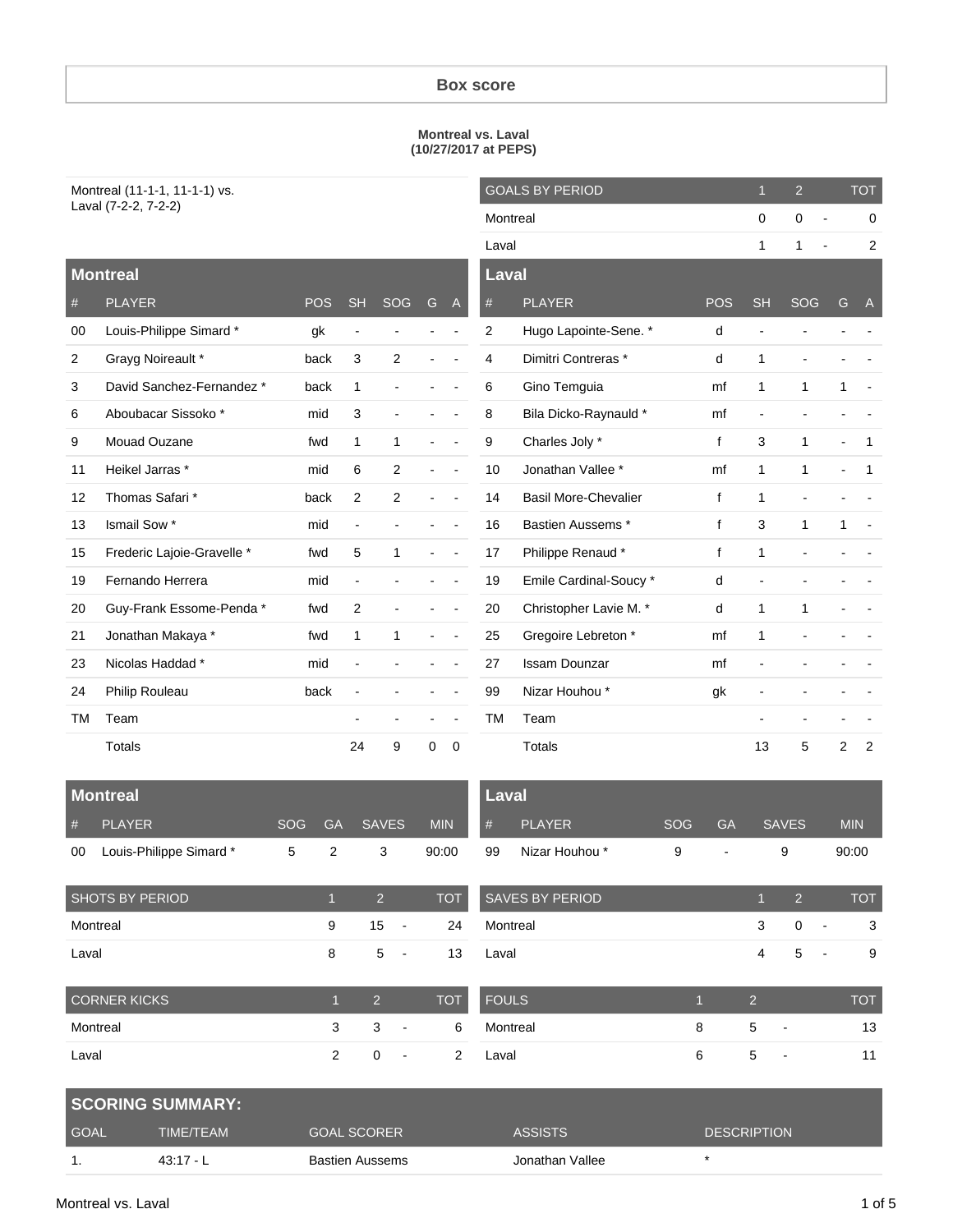2. 76:39 - L Gino Temguia Charles Joly \*

## **CAUTIONS AND EJECTIONS:**

YC - M #TM (40:00) YC - M #11 (63:05); YC - L #9 (85:11);

**Game Length:** 2:00; **Attendance:** 0 **Officials:** Scorer: Stephane Jobin;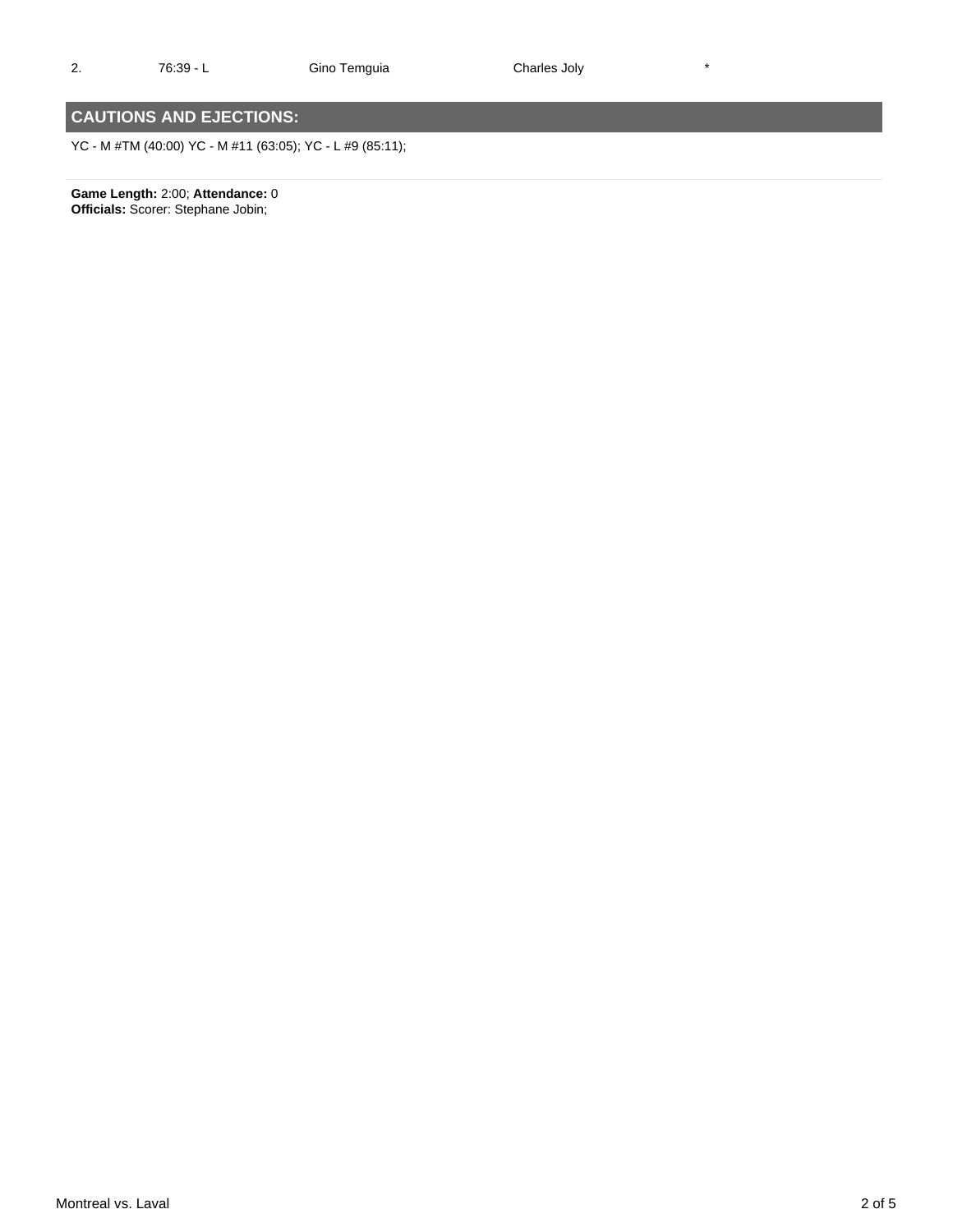### **Play by Play**

| 0:00  | Nizar Houhou at goalie for Laval.                                           |
|-------|-----------------------------------------------------------------------------|
| 0:00  | Louis-Philippe Simard at goalie for Montreal.                               |
| 0:10  | Shot by Laval Philippe Renaud, Blocked.                                     |
| 2:40  | Header Shot by Montreal Frederic Lajoie-Gravelle, Wide Right.               |
| 2:52  | Corner kick by Montreal Frederic Lajoie-Gravelle [2:52].                    |
|       | Foul on Montreal.                                                           |
| 5:21  | Offside against Montreal.                                                   |
| 5:58  | Offside against Laval.                                                      |
| 6:37  | Corner kick by Montreal Frederic Lajoie-Gravelle [6:37].                    |
|       | Foul on Laval.                                                              |
| 11:58 | Shot by Montreal Grayg Noireault, Save (by goalie) Nizar Houhou.            |
| 13:06 | Shot by Montreal Frederic Lajoie-Gravelle, Save (by goalie) Nizar Houhou.   |
|       | Foul on Montreal.                                                           |
| 14:12 | Header Shot by Laval Bastien Aussems, Wide Left.                            |
| 15:53 | Shot by Laval Bastien Aussems, Blocked.                                     |
| 16:03 | Corner kick by Laval Charles Joly [16:03].                                  |
| 16:26 | Shot by Laval Dimitri Contreras, High.                                      |
|       | Foul on Montreal.                                                           |
| 20:39 | Shot by Montreal Thomas Safari, Save (by goalie) Nizar Houhou.              |
|       | Foul on Montreal.                                                           |
|       | Foul on Laval.                                                              |
| 24:31 | Shot by Montreal Heikel Jarras, Save (by goalie) Nizar Houhou.              |
|       | Foul on Laval.                                                              |
|       | Avertissement #16 Laval                                                     |
| 25:48 | Shot by Montreal Aboubacar Sissoko, Wide Left.                              |
| 26:01 | Corner kick by Montreal Frederic Lajoie-Gravelle [26:01].                   |
|       | Foul on Montreal.                                                           |
|       | Handball                                                                    |
|       | Foul on Laval.                                                              |
| 27:43 | Shot by Montreal Guy-Frank Essome-Penda, High.                              |
| 29:49 | Shot by Laval Charles Joly, Save (by goalie) Louis-Philippe Simard.         |
| 29:59 | Corner kick by Laval Charles Joly [29:59].                                  |
| 30:39 | Shot by Laval Christopher Lavie M., Save (by goalie) Louis-Philippe Simard. |
| 33:19 | Substitution!Laval substitution: Issam Dounzar for Christopher Lavie M      |
|       |                                                                             |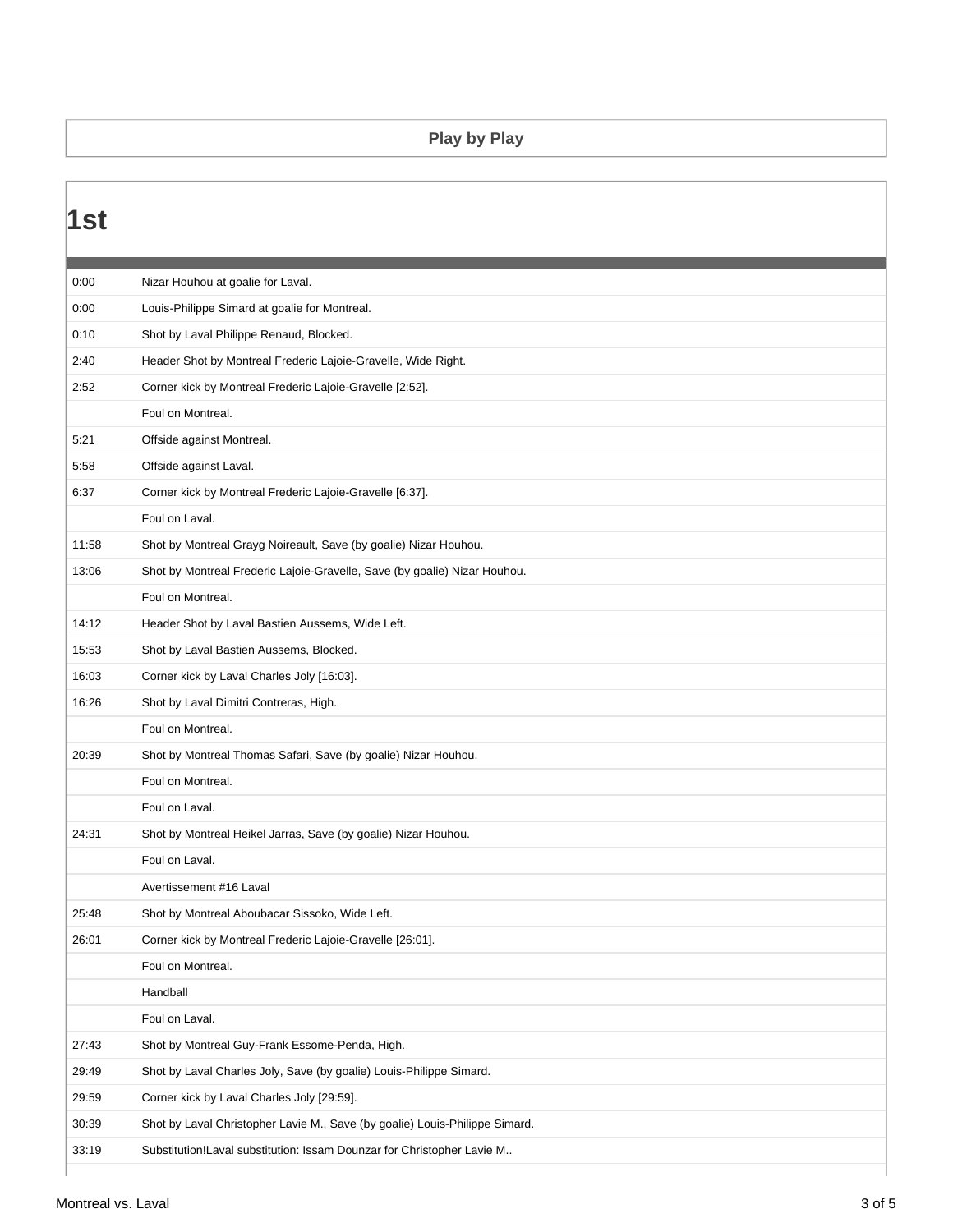|                         | Foul on Montreal.                                                                         |
|-------------------------|-------------------------------------------------------------------------------------------|
|                         | Foul on Laval.                                                                            |
| 38:55                   | Shot by Montreal Frederic Lajoie-Gravelle, High.                                          |
| 40:00                   | Yellow card on Montreal Team.                                                             |
| 43:17                   | Goal!GOAL by Laval Bastien Aussems (FIRST GOAL), Assist by Jonathan Vallee *<br>$(0 - 1)$ |
|                         | Foul on Laval.                                                                            |
|                         | Foul on Montreal.                                                                         |
|                         | Foul on Montreal.                                                                         |
| 45:00                   | Shot by Laval Jonathan Vallee, Save (by goalie) Louis-Philippe Simard.                    |
| 45:00                   | Shot by Montreal Frederic Lajoie-Gravelle, Wide Right.                                    |
| -- End of 1st Period -- |                                                                                           |

# **2nd**

|       | Foul on Laval.                                                          |
|-------|-------------------------------------------------------------------------|
| 48:06 | Corner kick by Montreal Frederic Lajoie-Gravelle [48:06].               |
| 49:37 | Offside against Montreal.                                               |
| 51:08 | Shot by Montreal Thomas Safari, Save (by goalie) Nizar Houhou.          |
| 52:26 | Shot by Montreal Aboubacar Sissoko, Wide Left.                          |
| 54:35 | Shot by Montreal Heikel Jarras, High.                                   |
| 55:59 | Corner kick by Montreal Heikel Jarras [55:59].                          |
| 56:14 | Corner kick by Montreal Frederic Lajoie-Gravelle [56:14].               |
| 57:21 | Shot by Laval Gregoire Lebreton, Blocked.                               |
| 57:42 | Shot by Laval Charles Joly, Wide Right.                                 |
| 59:10 | Shot by Montreal Heikel Jarras, Wide Right.                             |
| 59:37 | Substitution!Montreal substitution: Mouad Ouzane for Nicolas Haddad.    |
|       | Foul on Montreal.                                                       |
|       | Foul on Laval.                                                          |
|       | Handball                                                                |
| 62:17 | Header Shot by Montreal Grayg Noireault, High.                          |
| 63:05 | Yellow card on Montreal Heikel Jarras.                                  |
| 65:56 | Shot by Montreal Heikel Jarras, Hit Crossbar.                           |
| 66:31 | Shot by Montreal Jonathan Makaya, Save (by goalie) Nizar Houhou.        |
| 67:13 | Shot by Montreal Guy-Frank Essome-Penda, Blocked.                       |
| 67:48 | Shot by Montreal Mouad Ouzane, Save (by goalie) Nizar Houhou.           |
| 68:51 | Shot by Laval Charles Joly, High.                                       |
|       | Foul on Montreal.                                                       |
| 72:57 | Substitution!Laval substitution: Gino Temguia for Bastien Aussems.      |
| 74:09 | Shot by Montreal Grayg Noireault, Save (by goalie) Nizar Houhou.        |
| 74:44 | Substitution!Montreal substitution: Fernando Herrera for Thomas Safari. |
| 75:47 | Shot by Montreal Aboubacar Sissoko, Wide Left.                          |
|       | Foul on Montreal.                                                       |